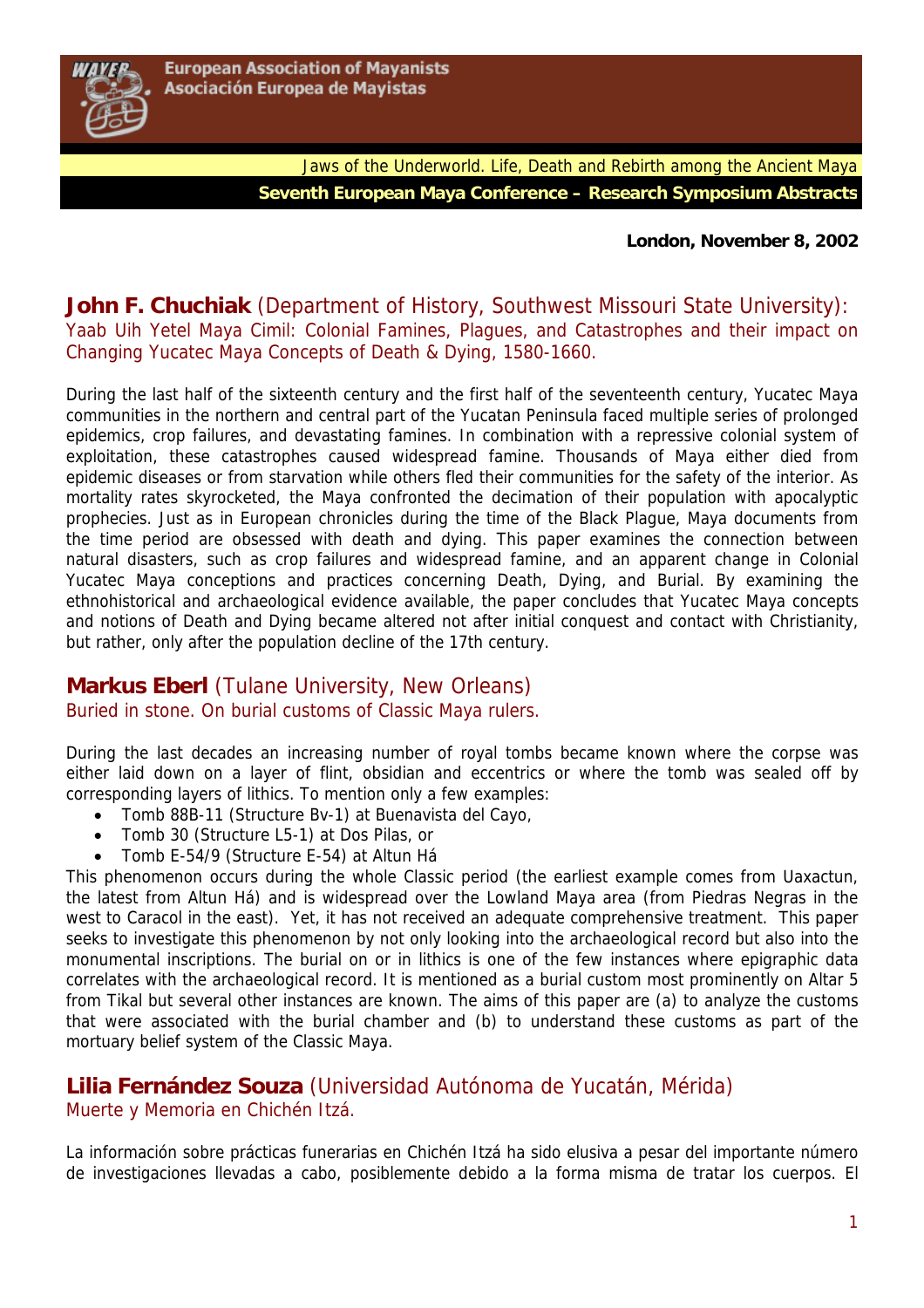objetivo de esta ponencia es cotejar información arqueológica e iconográfica para obtener una aproximación a las formas de muerte, tratamiento del cuerpo, y conmemoración de distintos individuos en Chichén Itzá a finales del período Clásico. El punto de partida es la Plaza del Osario y el Sacbé Num 15, excavados por el Proyecto Chichén Itzá, en los cuales han sido hallados tanto restos de personas de élite depositados en una tumba familiar, como restos óseos de individuos sacrificados y colocados a manera de ofrendas. Se hará una comparación con algunos edificios y representaciones iconográficas que muestran las formas en las cuales personajes diferentes eran recordados, conmemorados o exhibidos después de la muerte, según fuera su papel en la sociedad.

### **James L. Fitzsimmons** (Department of Anthropology, Harvard University) Tomb Re-Entry Among the Classic Maya: Archaeology and Epigraphy in Mortuary Ceremonialism.

Death rites are points at which bodies, souls, and societies are in transition. They are designed to address the crisis of death by changing and reaffirming the role of the dead in living society. One of the ways in which the Classic Maya dealt with this crisis was through the practice of tomb re-entry, where the dead were unearthed and reaffirmed as ancestors. Rulers would initiate a series of events including defleshing, body painting, burning (och k'ahk' 'fire-entering' or el naah 'house censing'), bone-removal, and human sacrifice to affirm their sociopolitical ties to ancestors. The present paper combines both epigraphic and archaeological evidence for tomb re-entry in the Maya lowlands to outline the types of activities undertaken within Classic Maya tombs. In so doing, it addresses the ways in which the Classic Maya viewed death, the afterlife, and the physical remains of their ancestors in larger social and political contexts.

### **Stanley Guenter** (South Methodist University, Dallas) Fire Mountain and the Headless Kings of Tikal.

When archaeologists excavated the North Acropolis of Tikal they found two very unusual royal tombs, Burials 85 and 48, whose principal occupants were missing their skulls. Our increasing understanding of Maya iconography, archaeology, and history can now shed considerable light on why these ancient kings had literally 'lost their heads'. It will be shown that the Maya had a history of venerating ancestral bones, and that in death kings were apotheosized as specific deities. The occupant of Burial 85, now identified as the dynastic founder Yaax Ehb' Xook, can now be shown to have been identified with the ancient Maya God of Fire and his funerary pyramid, Structure 5D-22, was anciently named the Fire Mountain. The succeeding kings of Tikal carried this head of the founder/Fire God in their most sacred rituals, and included numerous representations of it in their monumental art, which can finally be understood with this information.

### **Kerry Hull** (Dept. of Anthropology, University of Texas at Austin) Journey from the Tomb: Ropes, Roads, and the Point of Departure.

This paper investigates the notion of the Maya tomb as a point of departure for the soul of the dead. I show how Maya tomb construction, iconography, and location clearly map eschatological conceptions relating to this journey onto architecture. Epigraphic evidence will be presented that significantly clarifies the ancient Maya's view of the transition of the soul from death to the next world. I will argue that the center point of tomb's roof was the portal for the inception of the journey of the soul along a specific rope or road (concepts that I will contend were synonymous at times to the ancient Maya) that can be identified as the ecliptic. Vestiges of this rope iconography, beginning from the Classic Period, together with extensive ethnographic data from modern Maya groups, provide a new ideological framework for interpreting the postmortem transition and travel of the soul in Maya thought.